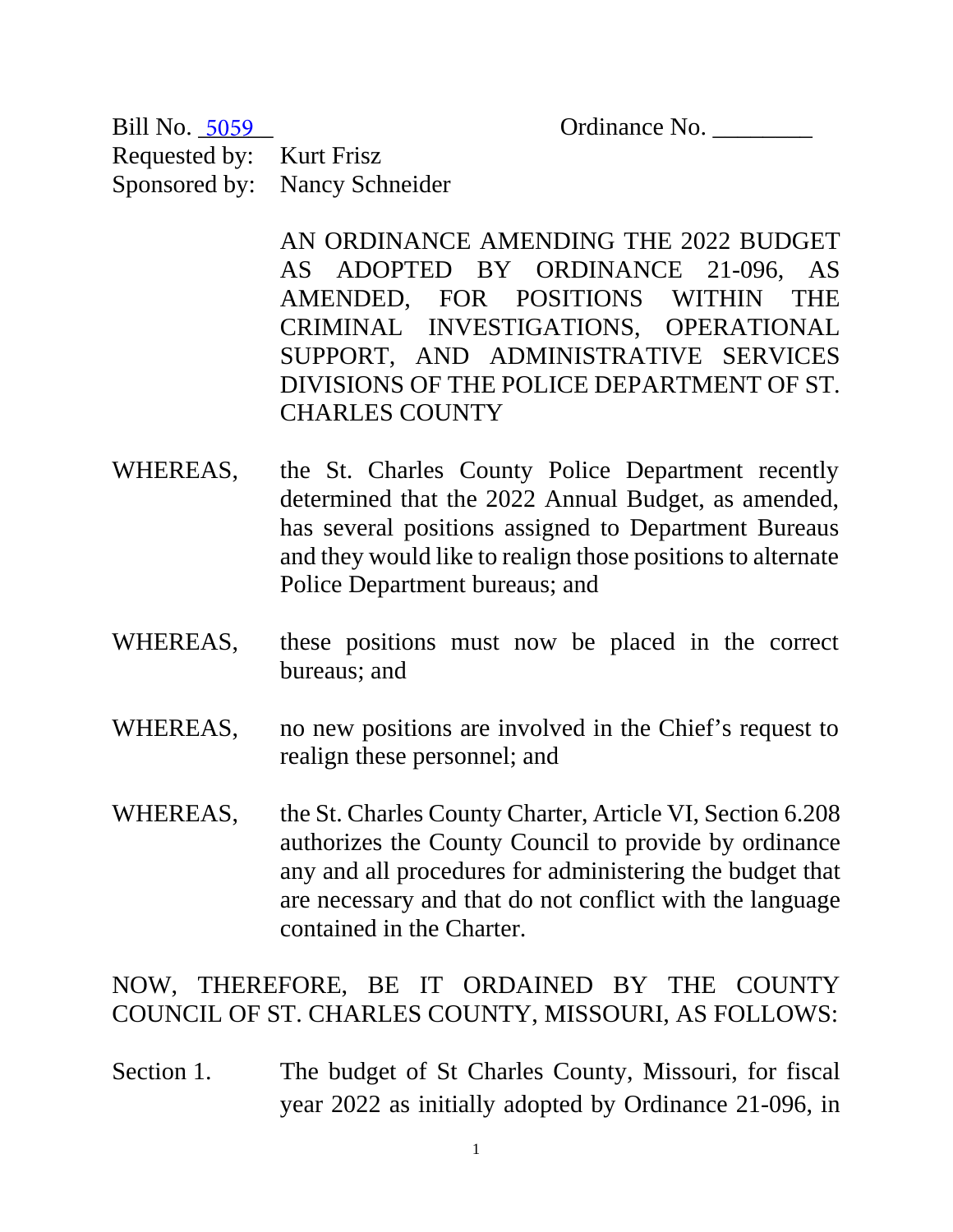the Department of the St. Charles County Police Department, Criminal Investigations (8300), page 139 of the aforementioned Budget, as amended, is hereby further amended as follows:

- 1. Delete one (1) Police Lieutenant position, for an amended allocation of two (2) Police Lieutenant positions, pay grade 302.
- 2. Delete one (1) Police Sergeant position, for an amended allocation of five (5) Police Sergeant positions, pay grade 210.
- 3. Delete three (3) Detective positions, for an amended allocation of twenty (20) Detective positions, pay grade 209.
- Section 2. The budget of St Charles County, Missouri, for fiscal year 2022 as initially adopted by Ordinance 21-096, in the Department of the St. Charles County Police Department, Operational Support (8400), page 149 of the aforementioned Budget, as amended, is hereby further amended as follows:
	- 1. Add one (1) Police Lieutenant position, for an amended allocation of one (1) Police Lieutenant position, pay grade 302.
	- 2. Add three (3) Detective positions, for an amended allocation of three (3) Detective positions, pay grade 209.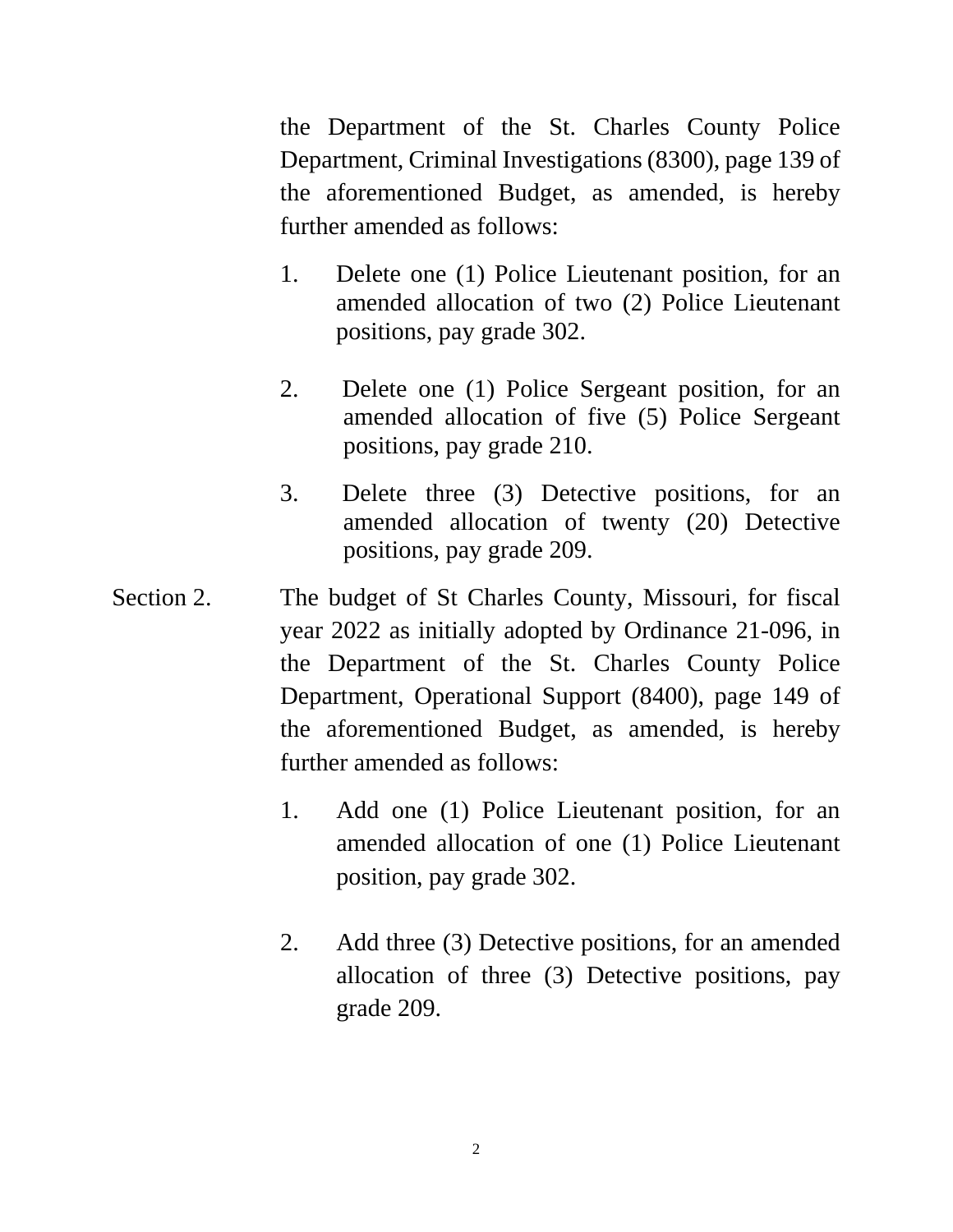- 3. Delete nine (9) Police Officer positions, for an amended allocation of four (4) Police Officer positions, pay grade 209.
- Section 3. The budget of St Charles County, Missouri, for fiscal year 2022 as initially adopted by Ordinance 21-096, in the Department of the St. Charles County Police Department, Administrative Services (8100), page 126 of the aforementioned Budget, as amended, is hereby further amended as follows:
	- 1. Add one (1) Police Sergeant position, for an amended allocation of three (3) Police Sergeant positions, pay grade 210.
	- 2. Add nine (9) Police Officer positions, for an amended allocation of twelve (12) Police Officer positions, pay grade 209.
- Section 4. This ordinance shall be in full force and effect as of passage and approval.

## DATE PASSED

## \_\_\_\_\_\_\_\_\_\_\_\_\_\_\_\_\_\_\_\_\_\_\_\_\_\_\_\_\_\_\_\_\_\_\_\_\_\_\_\_\_ DATE APPROVED BY COUNTY EXECUTIVE

\_\_\_\_\_\_\_\_\_\_\_\_\_\_\_\_\_\_\_\_\_\_\_\_\_\_\_\_\_\_\_\_\_\_\_\_\_\_\_\_